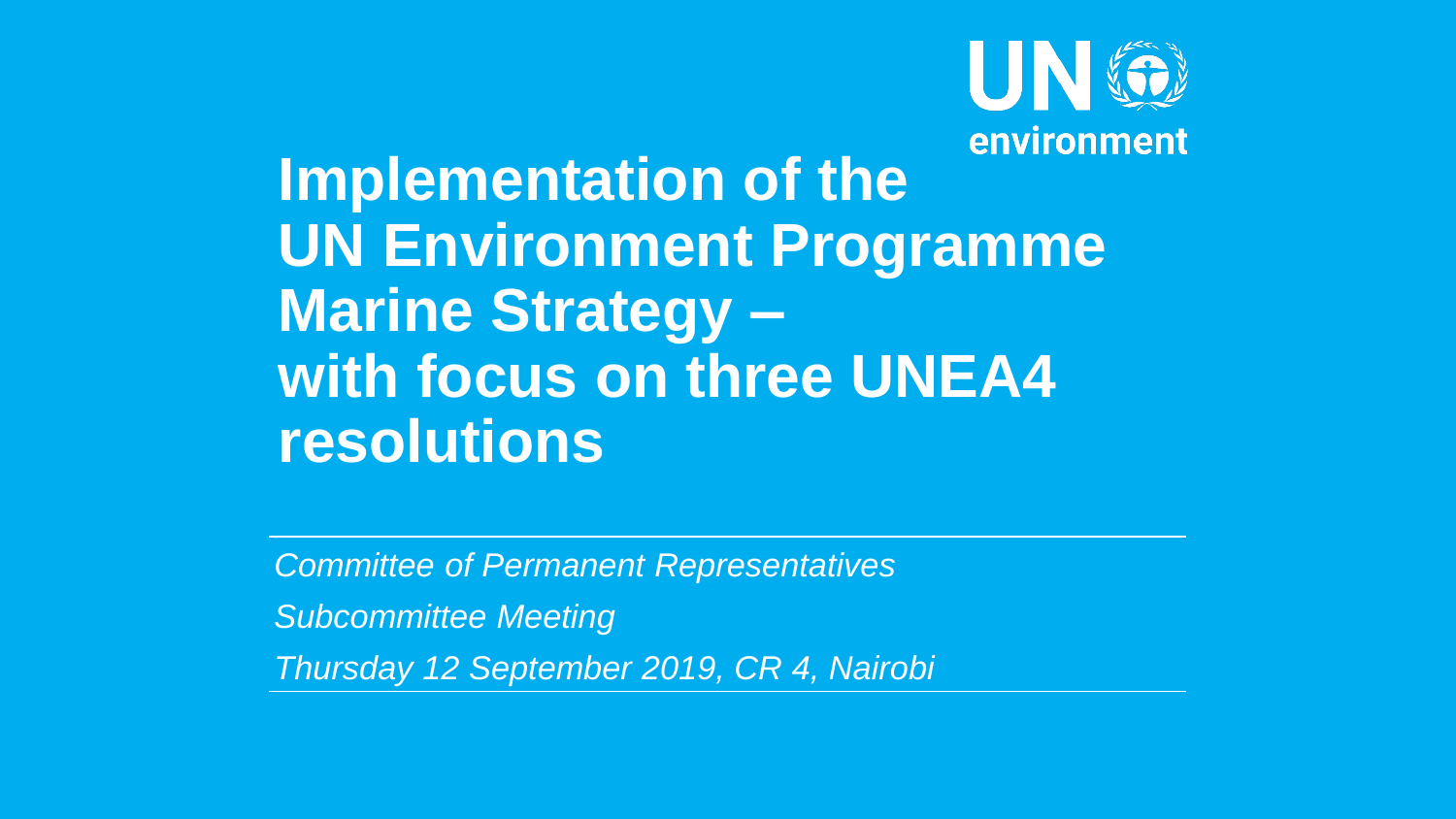# UNEP Marine & Coastal Strategy 2020-2030

### **Four strategic objectives Dutcomes Impact**

**1: Enhance knowledge-base on ecosystem health and drivers for policy-making**

**2: Build circularity in economies, sustainable consumption & production**

**3. Policies and strategies on integrated management of ecosystem services**

**4. Financing principles and instruments for blue economy transition**

**Behavioural change enabling sustainable use of and reduced human impacts on marine and coastal ecosystem services**

**Healthy and climate resilient oceans and coasts for human wellbeing into the future**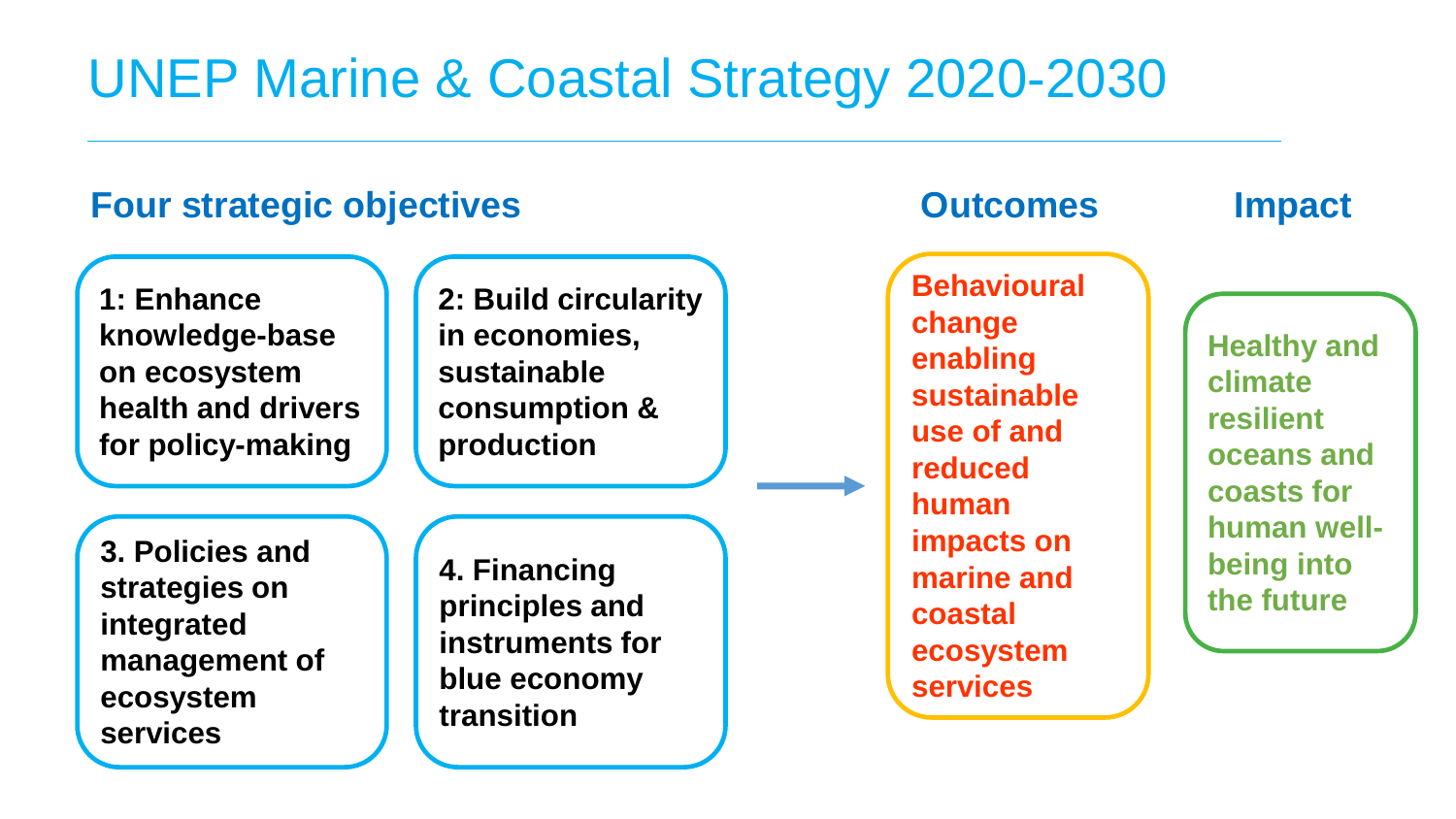# Oceans across UNEA resolutions

UNEA 2/4: UNEA 2/5: UNEA 2/8, 4/1: UNEA 2/10: UNEA 2/11, 3/7, 4/6: UNEA 2/12, 4/13: UNEA 2/13: UNEA 3/6: UNEA 3/10: UNEA 4/11: UNEA 4/12: UNEA 4/14: Implementing Samoa Pathway Delivering 2030 Agenda Sustainable Consumption and Production Oceans & Seas Marine plastic litter and micro-plastics Sustainable Coral Reefs Natural Capital for sustainable development Soil pollution Water pollution Protecting marine environment from land-based activities Mangrove management Nitrogen management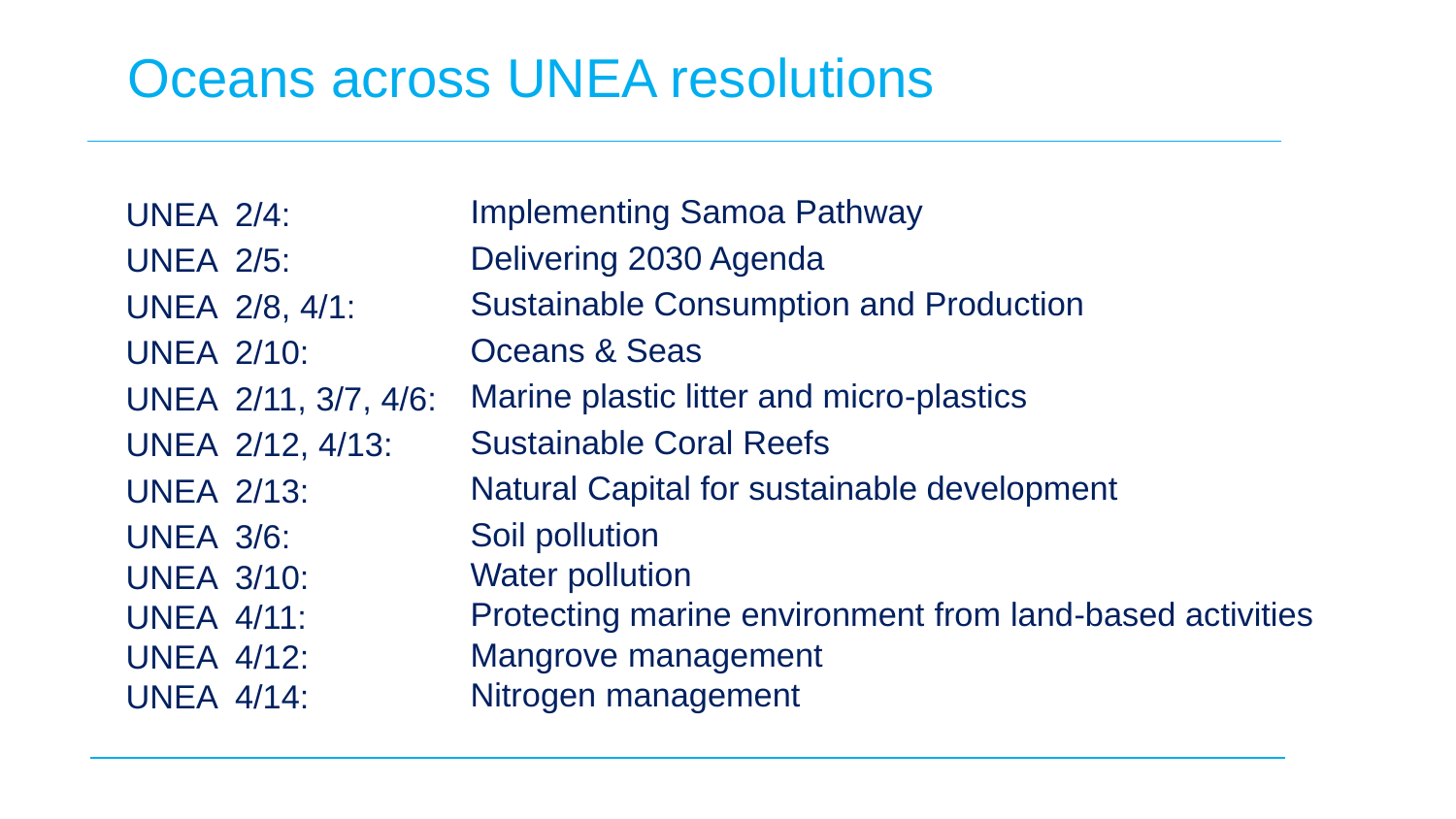# Oceans across UNEP's work



#### **UNEP SUB-PROGRAMMES**

Climate change Resilience to Disaster Healthy and Productive Ecosystems Environmental Governance Chemical and Waste Resource efficiency Environmental Assessment

#### **Integrated delivery of 2030 Agenda**

SDG 2: Food security SDG 6: Water SDG 8: Economic growth SDG 12: Sustainable consumption SDG 13: Climate change SDG 14: Healthy Oceans SDG 15: Life on land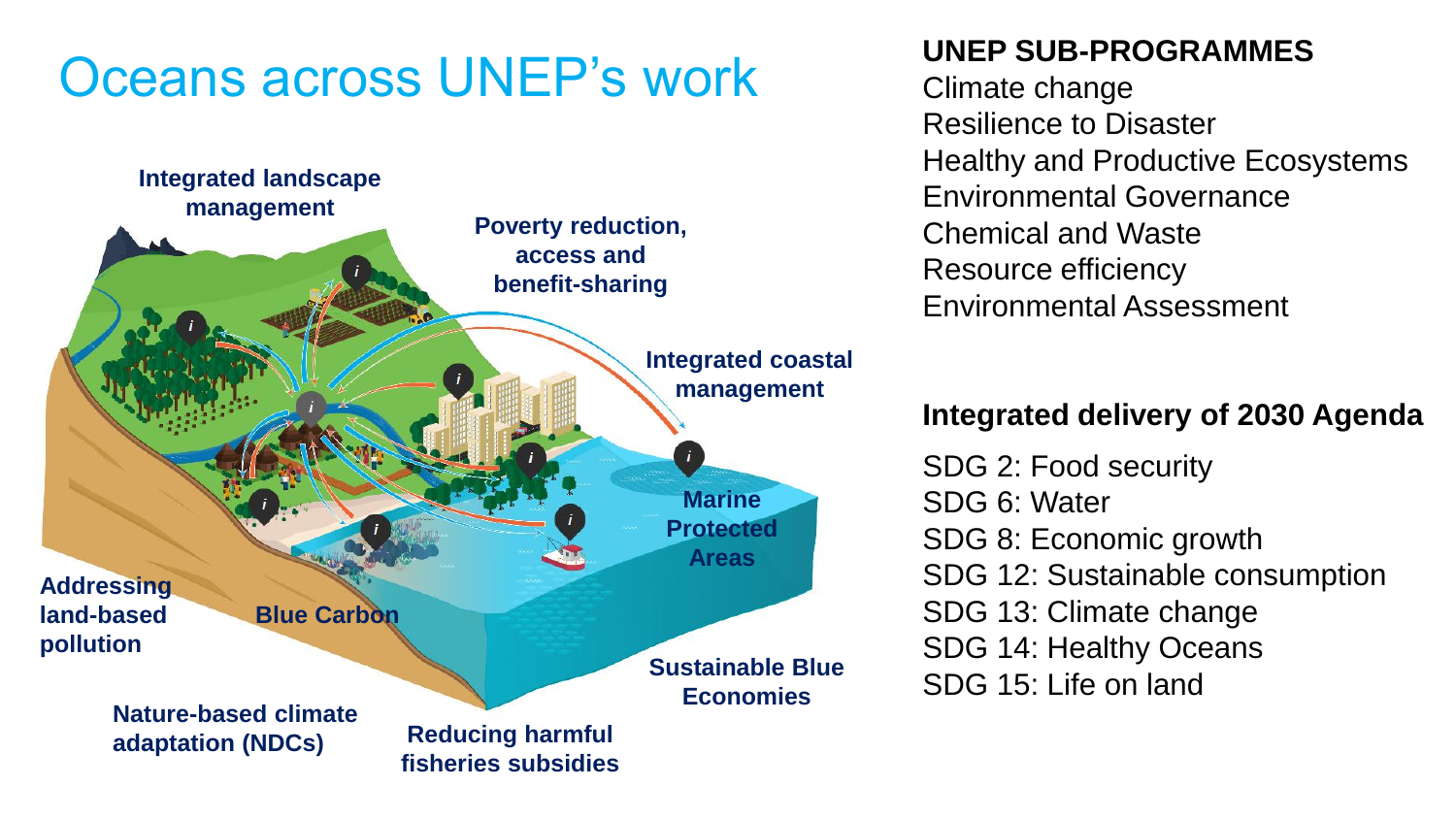## Roadmap for Delivery Framework for Marine Strategy

| <b>UNEA 4/INF.7:</b><br><b>Proposal for</b><br><b>Marine Strategy</b><br>to OECPR and<br><b>UNEA4 for</b><br>consideration |                | <b>CPR</b> briefing on<br><b>Marine Strategy</b><br><b>Delivery</b>                                                             | <b>CPR</b> input to<br>preparation of<br><b>Delivery Framework</b> | <b>Final Marine</b><br><b>Strategy Delivery</b><br><b>Framework</b>     |
|----------------------------------------------------------------------------------------------------------------------------|----------------|---------------------------------------------------------------------------------------------------------------------------------|--------------------------------------------------------------------|-------------------------------------------------------------------------|
| <b>1Q 2019</b>                                                                                                             | <b>2Q 2019</b> | <b>3Q 2019</b>                                                                                                                  | <b>4Q 2019</b>                                                     | <b>1Q 2020</b>                                                          |
| <b>Engage Regional Seas:</b><br>Cartagena COP, Honduras                                                                    |                | <b>Engage partners:</b><br><b>UN Decade of Ocean</b><br>$\bullet$<br><b>Science for Sustainable</b><br>Development<br>$\bullet$ | <b>Formulate draft Delivery</b>                                    | <b>Input to UNEP's</b><br><b>Medium-Term</b><br><b>Strategy 2022-26</b> |
|                                                                                                                            |                |                                                                                                                                 | <b>Framework</b>                                                   |                                                                         |
| Abidjan COP, Abidjan                                                                                                       |                |                                                                                                                                 | <b>Regional Seas Annual</b>                                        |                                                                         |
| <b>COBSEA IGM, Bali</b>                                                                                                    |                |                                                                                                                                 | Meeting, 3-5 Oct, Berlin                                           |                                                                         |
| <b>SPREP Ministerial, Apia</b>                                                                                             |                | <b>UN Decade on</b><br><b>Ecosystem Restoration</b>                                                                             | <b>UNEP Ecosystems Division,</b>                                   |                                                                         |
| Tehran COP, Nov 2019                                                                                                       |                | <b>Climate Action Summit</b><br>$\bullet$                                                                                       | <b>Senior Management</b>                                           |                                                                         |
| Barcelona COP, Dec 2019                                                                                                    |                |                                                                                                                                 | Retreat                                                            |                                                                         |
| NOWPAP IGM, Dec 2019                                                                                                       |                |                                                                                                                                 |                                                                    |                                                                         |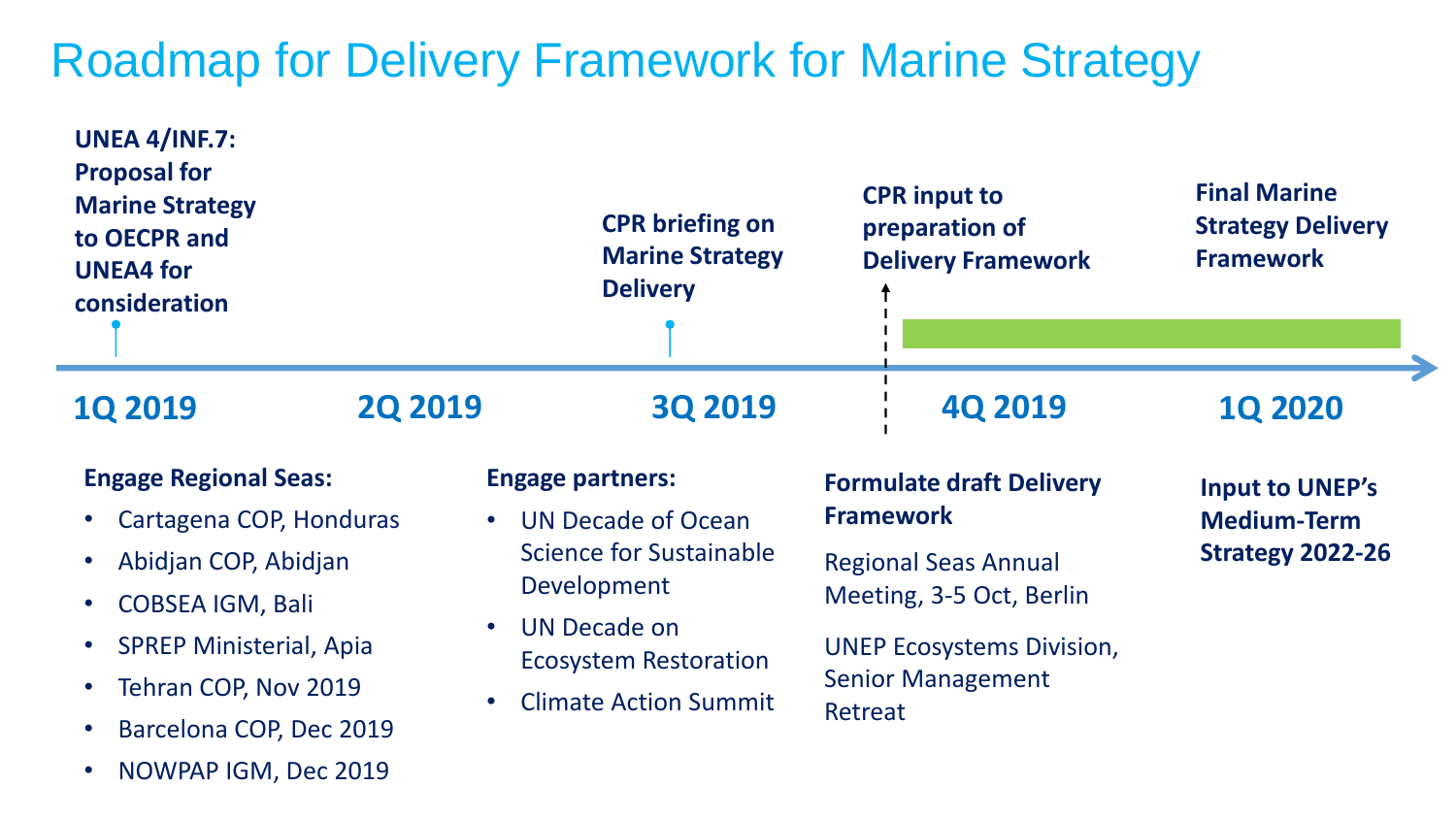**Global Programme of Action for the Protection of the Marine Environment from Land-Based Activities (GPA)**



**United Nations Environment Programme** 

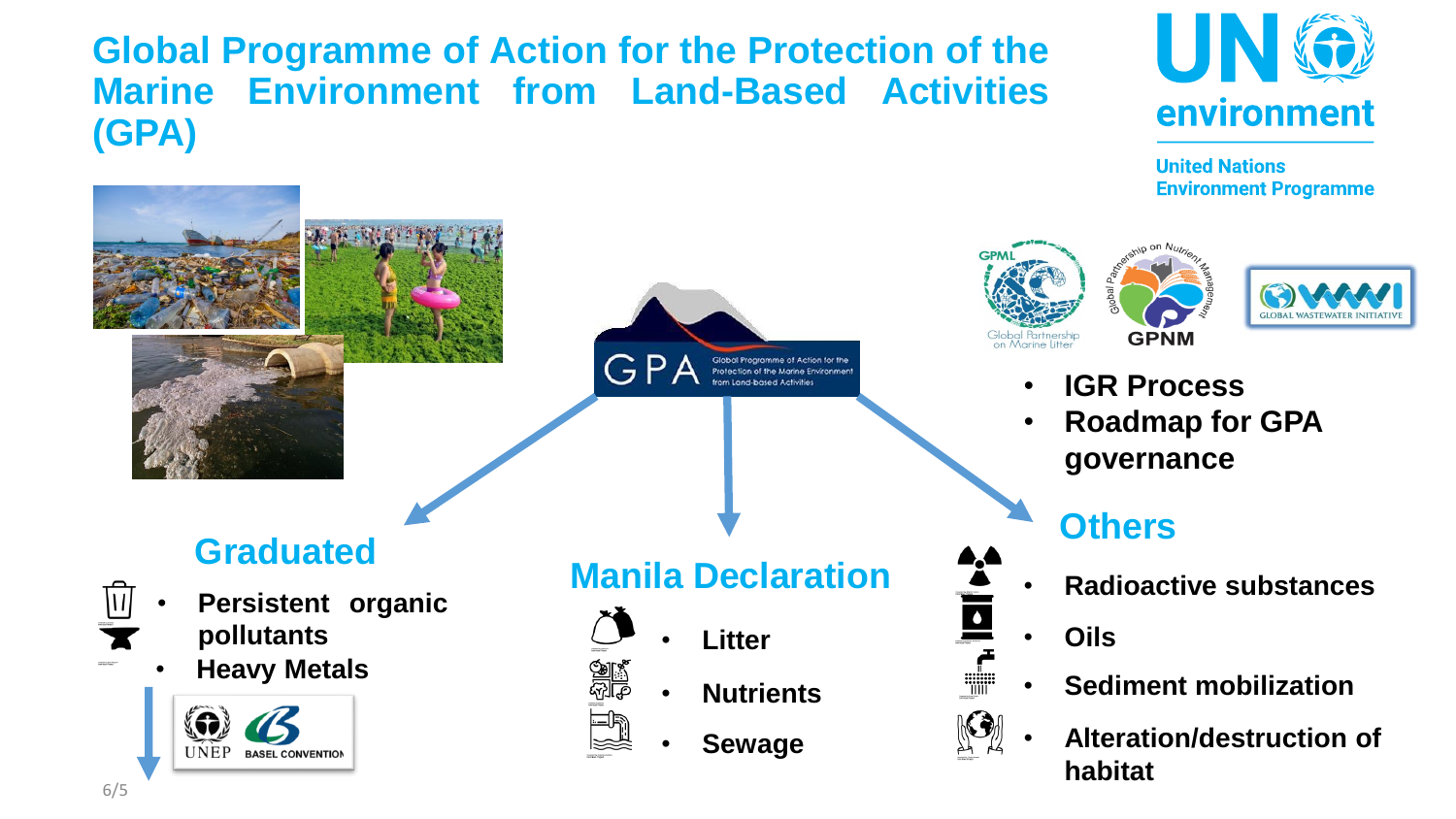# GPA Roadmap

| <b>Informal CPR</b><br><b>Regional Group</b><br><b>Consultations</b>                                   | <b>CPR</b> briefings on<br>outcomes of<br><b>Consultations</b>                                                                                   | <b>CPR Working Group</b><br>established to<br>convene regular<br>meetings on GPA<br><b>Governance</b><br>mechanism | <b>Seek Consensus decision by CPR</b><br><b>Annual CPR Meeting</b>       | <b>UNEA5</b>    | <b>Endorsement</b><br>of UN GA |
|--------------------------------------------------------------------------------------------------------|--------------------------------------------------------------------------------------------------------------------------------------------------|--------------------------------------------------------------------------------------------------------------------|--------------------------------------------------------------------------|-----------------|--------------------------------|
|                                                                                                        |                                                                                                                                                  |                                                                                                                    |                                                                          |                 |                                |
| 1st half 2019<br><b>Consultations</b><br>$\bullet$<br>$\bullet$<br>$\bullet$<br>$\bullet$<br>$\bullet$ | 2 <sup>nd</sup> half 2019<br><b>Cartagena COP</b><br><b>Abidjan COP</b><br><b>COBSEA IGM</b><br><b>SPREP Ministerial</b><br><b>Barcelona COP</b> | <b>1st half 2020</b>                                                                                               | 2nd half 2020                                                            | $1st$ Half 2021 | $2nd$ half 2021                |
| Litter, Bangkok                                                                                        | 3rd Ad-hoc Open-Ended<br><b>Expert Group on Marine</b>                                                                                           | 4th Ad-hoc Open-Ended<br><b>Expert Group on Marine</b><br><b>Litter, Peru</b>                                      | 5th Ad-hoc Open-Ended<br><b>Expert Group on Marine</b><br>Litter, Africa |                 |                                |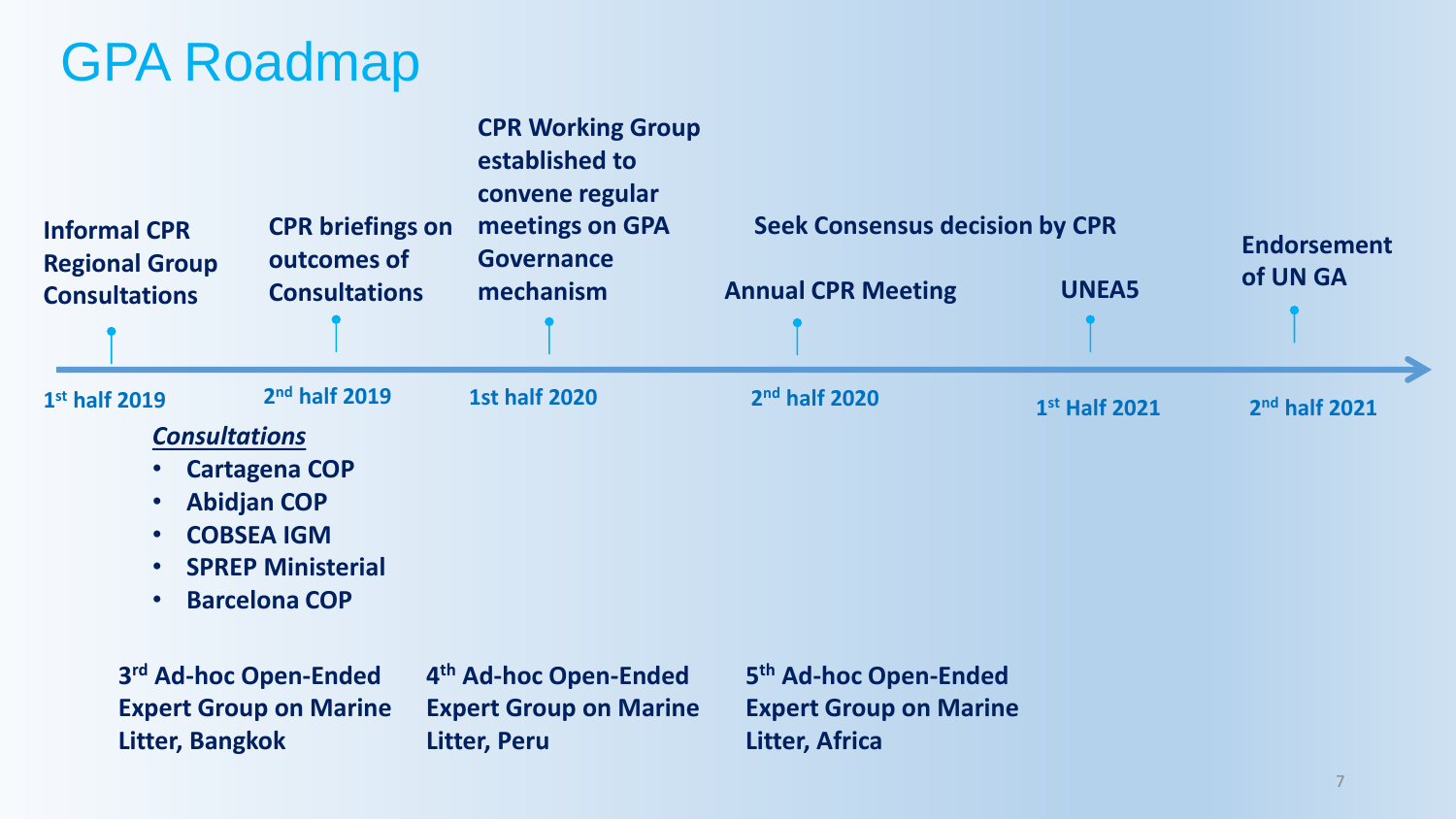## **Implementation of UNEP/EA.4/Res.6 Marine litter and microplastics**





- **Regional and National Action Plans** on Marine Litter: Regional – 11 final, 4 draft; National inventories; legislation and advocacy
- Strengthen scientific and technological knowledge: Establish **Scientific Advisory Committee** (13 Sept deadline), Indicators, technology and innovation primer
- **Information Management and Coordination**: World Environment Situation Room
- **Ad hoc open ended expert group**: State of Play (Gaps/Barriers)– Solutions – Options for Action, 3rd meeting – Bangkok, 18-22 November 2019, 4<sup>th</sup> in Peru and 5<sup>th</sup> in Africa
- **Capacity building**: MOOC with 22,000 registrations, Training of trainers
- **Clean Seas Campaign**: 60 countries+, Upcoming focus areas



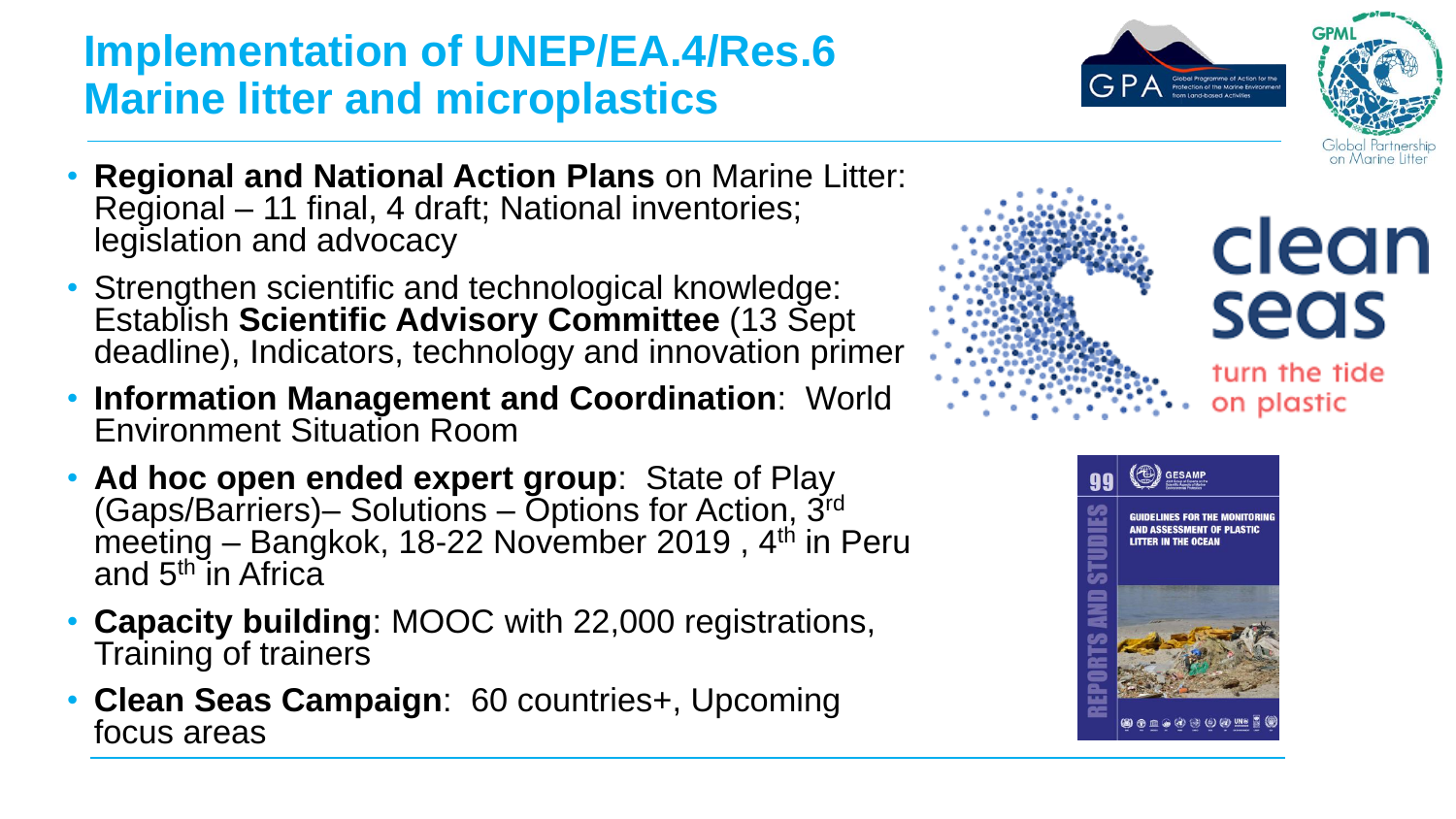### **Implementation of UNEP/EA.4/Res.11 Protection of marine environment from land-based activities**

- Indonesia has established a **Regional Activity Centre for Clean Seas (RC3S)** in Bali
- The centre is a hub for capacity building, knowledge management and awareness raising related to land-based sources of marine pollution
- Indonesia provides office, staff and annual budget
- The 24th Intergovernmental Meeting of the Coordinating Body on the Seas of East Asia (COBSEA) expressed appreciation of the effort by Indonesia and **encouraged Indonesia to develop the RC3S as a COBSEA Regional Activity Centre**
- UNEP and COBSEA are collaborating with RC3S on a Training of Trainers on marine litter monitoring, 9-13 September 2019



NATING BODY ON THE SEAS OF EAST ASIA

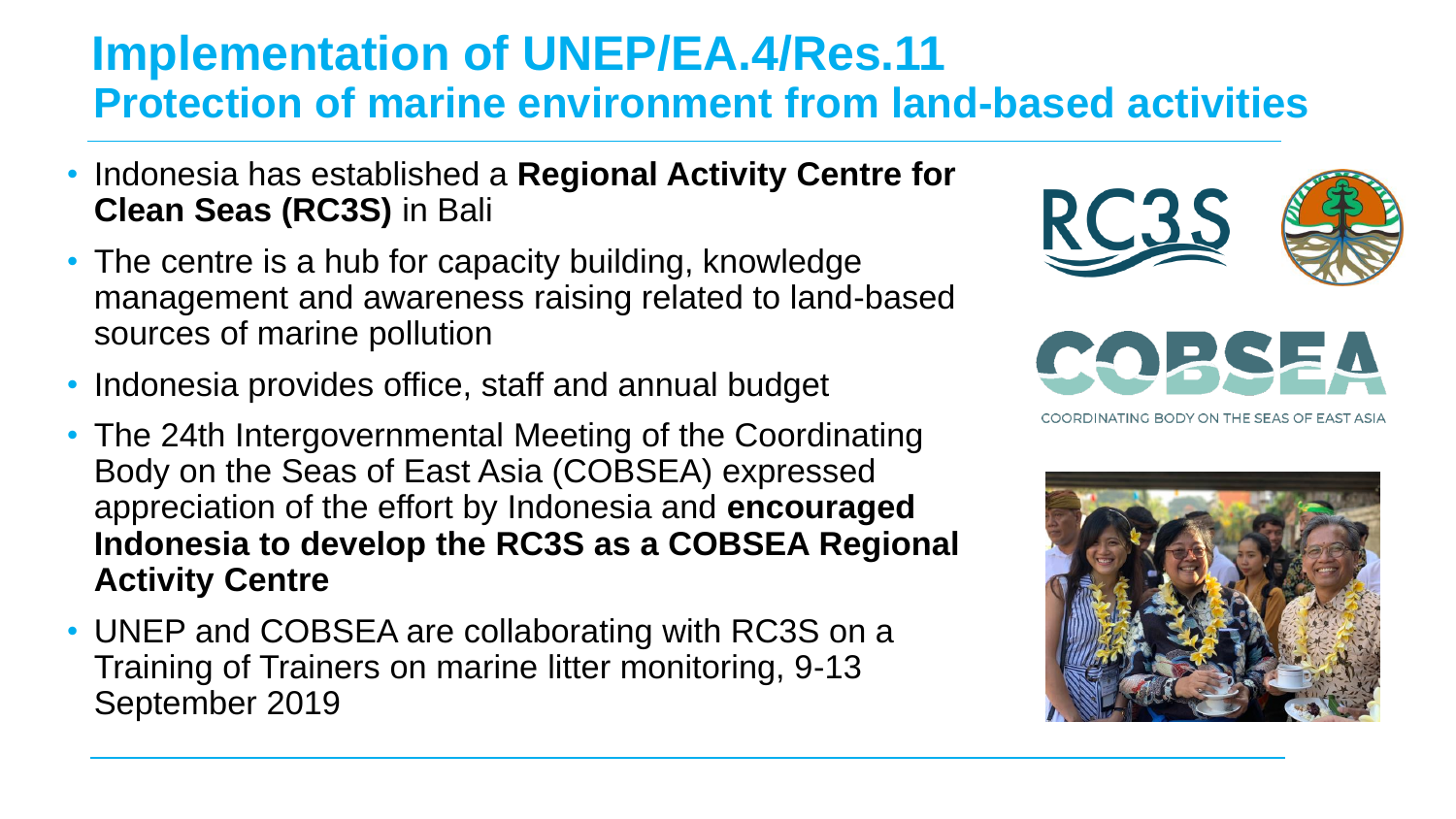## **Implementation of UNEP/EA.4/Res.14 Sustainable Nitrogen Management**

- International Nitrogen Management System (INMS): **Tools and methods, Quantification, Demonstration, Awareness raising**; key messages - coordination, multiple opportunities, and national focal points
- **Nitrogen Global Campaign**: Launch by HE President Srisena, 23 October in Colombo, Nitrogen for Life theme, phased approach
- **Working Group on Sustainable Nitrogen Management:** ToR/timeline to be developed, call for nominations
- **Roadmap** for Action on Sustainable Nitrogen Management, 2020-2022 - under development



Global Programme of Action for the<br>Protection of the Marine Environment

ledov